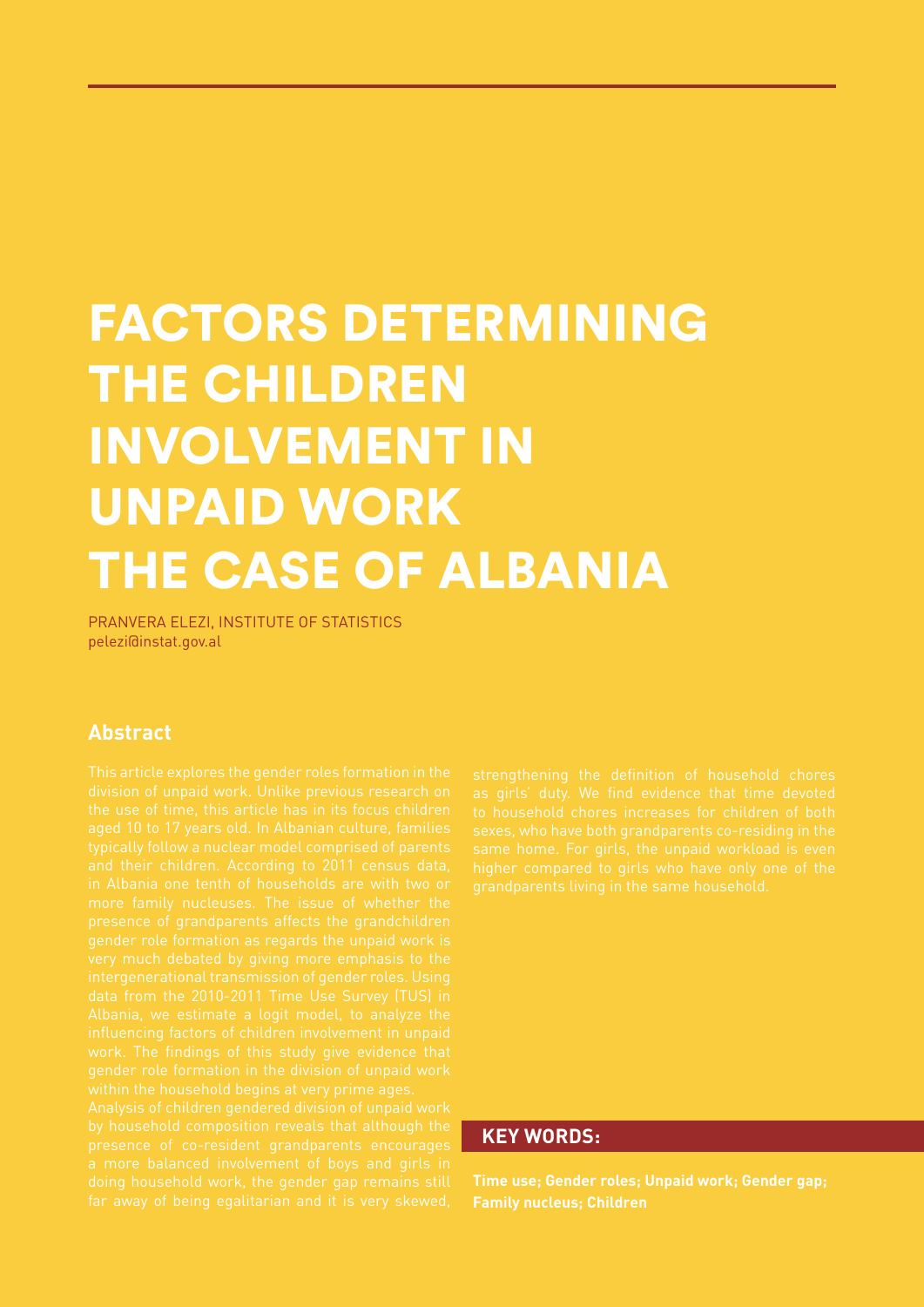## **1. INTRODUCTION**

The question of gender division of paid and unpaid work between women and men and girls and boys has been widely debated in the social science and gender economics (Bianchi, et al., 2006; Olah and Gähler, 2014, etc). Gender equality is the core of development policies and national and international strategies, putting more emphasis on objective of narrowing gender gaps as defined by target indicators such as the gender pay gap, gender gap in labour force participation and gender gap in education (Alvares and Miles, 2008). Even though statistics confirm for a positive progress in gender gaps narrowing, one cannot say the same thing as regards to the gender roles division in everyday activities at home. Women, in the Albanian society, as well as in many other societies, are considered to be the backbone of the household, maintaining home and taking care about children, elderly living in household, and even more caring about their partner/husband (Elezi, 2017).

The study of time use in Albania during the years 2010-2011, corroborated clearly, for the first time in quantitative term, the gender role division concerning paid and unpaid work. Men are seen as financial household pillars that provide income for their family (in other words the breadwinners), while women have to carry out the household chores and take care about children, even if they are employees. Much research has been done on gender role division of unpaid work, focusing mainly on the analysis of who does what at home (Fernandez and Sevilla-Sanz, 2006). However, there are some interesting and relevant problems to be addressed related to unpaid work division within households composed by two or more family nucleuses. This article concentrates on the question of de/ construction gender gap in unpaid work among children aged 10-17 co-residing with their parents (with either parents or one of them) and with at least one of the grandmother/fathers or both. It aims to address the issue of how strong are the correlations of gender role and the intergenerational transmission by controlling for parents employment status and household composition. The influence of the presence of grandparents in obstructing gender division of unpaid work among grandchildren is the one of the hypothesis of this study. Alvares and Miles (2008) explored the hypothesis of transmission of gender roles focusing on how children reproduce their parents' roles at home. This research differs from other empirical analyses of gender role division of unpaid work in that it relies on children information instead of adult information. It extends the time use gender gap analyses by nuclear households.

For the empirical analysis shown in this article, we use time use survey data. Within each sampled household were interviewed all individuals aged 10 years and above, who also completed two diaries. One diary was filled in on a selected weekday and the other diary on a weekend day. The TUS allow matching parents' data with their children data, which is crucial for analysing the inter-generational relations. The remaining of the article is organised as follow: Section 2 provides a brief literature review in the gender roles transmission within the household. Section 3 presents a description of how time use is gendered at very prime ages. Section 4 provides the model specification, followed by section 5 which contains the empirical data analysis. Last section contains main finding drawn from empirical analysis.

## **2. LITERATURE INSIGHTS**

Albanian society is characterised by strong family ties (Bajraba, 2014). Therefore, the transmission process of beliefs and attitudes from parents to their children becomes easier. Alesina and Guiliano (2007) state that strong family ties imply a stricter division of labour with the male working in the market and the female working at home performing a variety of services, probably including maintaining the family ties strong. Gender roles are shaped early in life through the interactions with their environment.

Using the 2002-2003 Spanish Time Use Survey data, Alvares & Miles (2008) found a strong and significant correlation between fathers' and sons' involvement with domestic tasks. They argue that policies aimed at equalizing parents' gender roles may have positive long-term implications through children. Alvares & Miles (2008) points out that a considerable challenge to estimating the casual effect of parental gender roles on children gender roles, measured through household domestic chores, is the endogeneity of father's behaviour because it causes bias of the estimated effect. They argue that it is even more difficult to isolate the father's impact (vertical transmission) from the societal impact (oblique transmission), because the society may also influence fathers' gender roles.

Cosp and Roman (2014) studied the parent-to-child transmission of gender roles in Spain analysing the effects of parent characteristics on the extent to which gender roles are transmitted. They argue that the division of unpaid work in the household is used in many cases as an indicator of behaviour more or less traditional. Whereas, variables such as mother's occupation, father's participation in unpaid work, parents' education explain much of the variation in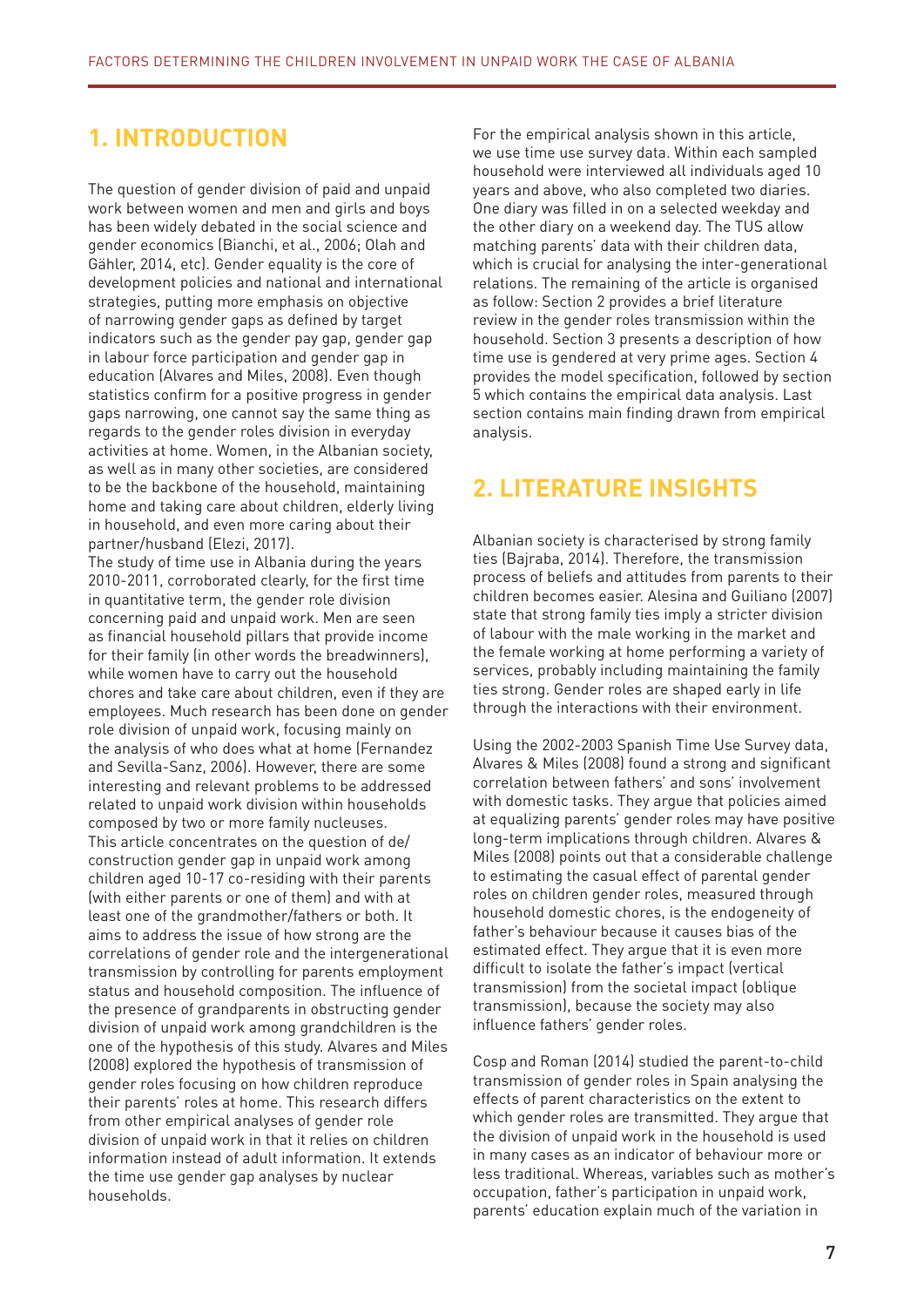child gender roles, supporting an important effect of child-parent mimicry in gendered behaviour.

Dex (2010) raises the concern whether policy intervention in men's and women's shares of unpaid work is possible or realistic. From a labour market viewpoint, she argues that government policies which facilitate the reconciliation of work and family life often play a key role in female labour force participation. On the other hand she accepts that these policies aim to support both parents, but frequently they inadvertently reinforce the more traditional role of women as caregivers, thereby contributing to persistent gender inequality.

Gimenez-Nadal, Molina and Ortega (2017) studied the relationship between parents' time devoted to housework and the time devoted to housework by their children. They showed positive correlations between parents' and children's housework time, indicating that the more time parents devote to housework, the more time their children devote to housework.

Dotti (2016) studied the extent to which daughters and sons learn how to "do gender" in household chores in Italy. She argues that, although both sons and daughters are more likely to engage in housework if their father does so, the effect of paternal involvement is much stronger for sons than daughters. Moreover, she states that the learning of housework is a gendered process and being such it has important implications for the reproduction of gender inequalities in Italy and possibly elsewhere.

In the descriptive and empirical analyses presented

#### **Table 1: Children engaged in unpaid work activities**

in the upcoming sections, when analyzing the factors influencing children involvement in unpaid work activities, are taken into account all the above mentioned factors. In addition to these theoretical aspects, the analysis explores the role of co-residing grandparents (living in the same household with their nephews/nieces), impact in the deconstruction or construction of gender gap in unpaid work.

## **3. CHILDREN AND UNPAID WORK DIVISION**

Time use survey (TUS) is one of the most preferable sources to study gender inequalities in the division of paid and unpaid work in quantitative terms. In Albania, the first survey on time use was carried out during the period 2010-2011. According to TUS results, time use patterns in Albania demonstrate for huge gender disparities regarding the division of household works and the gainful employment or paid work. Time use patterns, by population age structure, revealed that gender inequalities in time use begin at very young ages. Children aged 10 to 14 spend on an average day 53 minutes doing unpaid work, whereas children aged 15 to 17 spend one hour and 14 minutes doing unpaid work.

Based on the TUS estimates, 49% of children aged 10-17, participate in household chores such as household up keeping, shopping, child care, adult care, gardening, laundering and ironing. Also, there are wide gender differences in the proportions of children participating in cleaning, dishwashing, and laundering and ironing. Comparing boys' and girls' participation rates in household chores it seems

|                                                                   | Age group         |       |       |                   |       |       |                   |       |       |
|-------------------------------------------------------------------|-------------------|-------|-------|-------------------|-------|-------|-------------------|-------|-------|
|                                                                   | <b>Aged 10-14</b> |       |       | <b>Aged 15-17</b> |       |       | <b>Aged 10-17</b> |       |       |
|                                                                   | <b>Boys</b>       | Girls | Total | Boys              | Girls | Total | <b>Boys</b>       | Girls | Total |
| Average hours and minutes per day per person spent on unpaid work |                   |       |       |                   |       |       |                   |       |       |
| All                                                               | 00:23             | 01:27 | 00:53 | 00:18             | 02:22 | 01:14 | 00:21             | 01:49 | 01:02 |
| Urban                                                             | 00:19             | 00:57 | 00:39 | 00:05             | 01:47 | 01:00 | 00:13             | 01:19 | 00:48 |
| Rural                                                             | 00:26             | 02:02 | 01:08 | 00:27             | 03:19 | 01:28 | 00:26             | 02:29 | 01:16 |
| Percentage of children participating in unpaid work               |                   |       |       |                   |       |       |                   |       |       |
| All                                                               | 30%               | 67%   | 48%   | 24%               | 81%   | 50%   | 27%               | 73%   | 49%   |
| Urban                                                             | 28%               | 56%   | 43%   | 15%               | 77%   | 49%   | 23%               | 66%   | 45%   |
| Rural                                                             | 31%               | 80%   | 53%   | 30%               | 88%   | 51%   | 31%               | 83%   | 52%   |

Source: Albania Time Use Survey 2010-11, Author's calculations, weighted data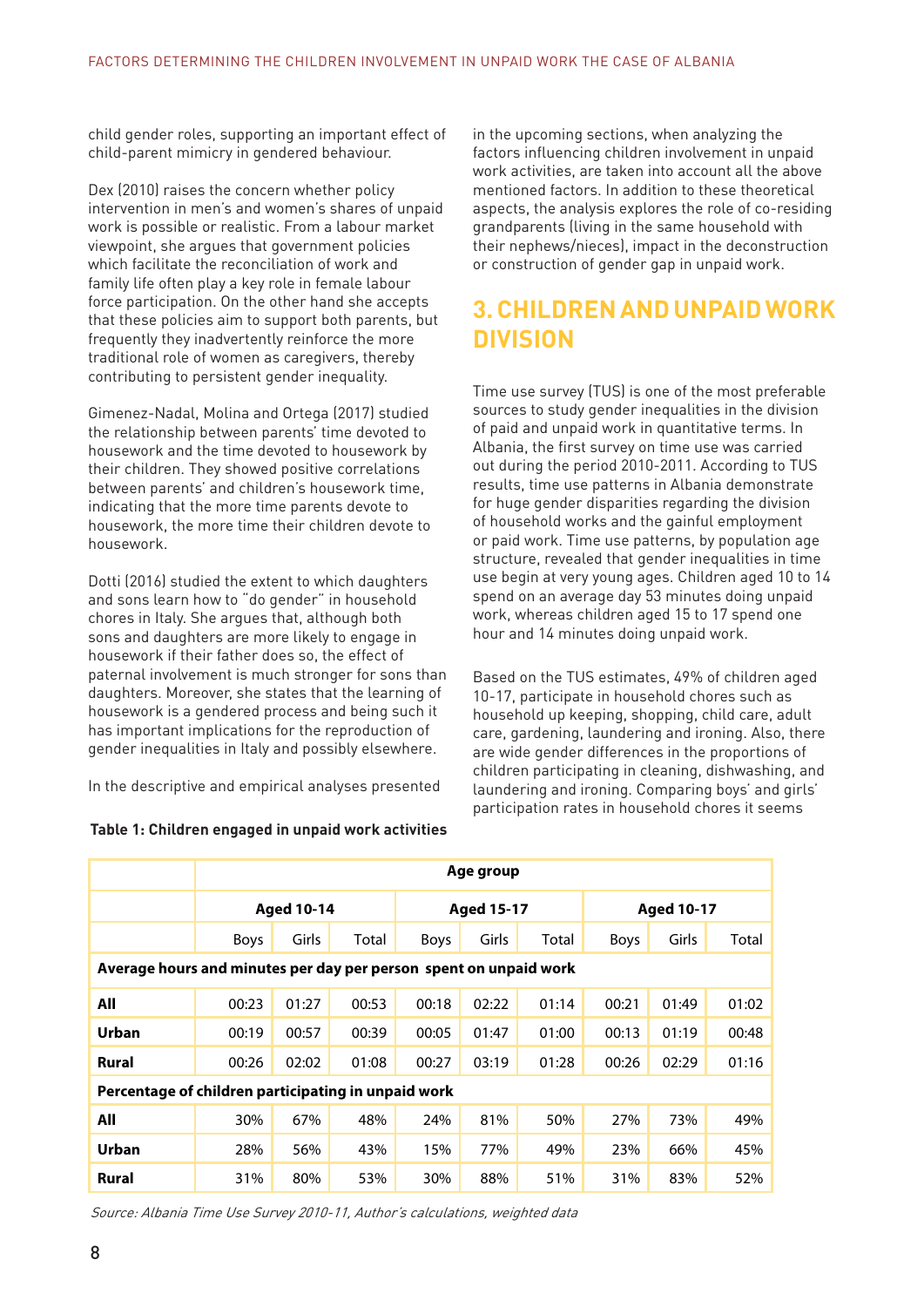quite evident from the Figure 1 that in Albania these activities are considered as girls' duty. In rural areas the proportion of boys aged 15-17 years doing unpaid work is 30 % while the proportion of urban boys of the same age is 15 %. The level of participation in doing unpaid work is higher among girls aged 10 to 17 (73 %) and for rural girls it becomes even higher (83 %).

The presence of grandparents living in the same household has a controversial impact on the

There are solid preconditions of a plausible effect of grandparents on deconstruction or construction of gender gap in unpaid work of children. Therefore it is important to study the grandparents' role on the nephews/nieces engagement in unpaid work.

Figure 2 outlines the proportions of children, parents and grandparents undertaking any kind of unpaid work activity by sex and family composition. From this figure it can be seen that boys residing in households with either one or both grandparent



#### **Figure 1: Percentage of children aged 10-17 engaged in unpaid work by type of activity and sex**



Source: Albania Time Use Survey 2010-11, Author's calculations, weighted data

children involvement in unpaid work / domestic chores. According to 2011 census data, in Albania, one tenth of households are with two or more family nucleuses. From a traditional point of view, grandparents are more affectionate to their grandchildren. In Albania it is common to hear from the grandparents the saying "he/she is my honey's honey", phrase that refers to their grandchildren. Grandparents tend to transmit social norms and culture to their grandchildren and feel it like a duty to take care about them and their education.

have a higher participation rate in doing household chores compared to boys residing in one nuclear household. The difference in percentage points is 8.8. Girls' involvement in domestic tasks is much higher compared to boys in all household types, but, as follows from the figure shown below, the proportion of girls undertaking unpaid work is lower in three-generational households, and even lower compared to girls that live with parents (with a difference of 11 pp.). An important implication of these findings is that grandparents not only engage



#### **Figure 2: Proportions of children undertaking unpaid work activities by sex and living status**

Source: Albania Time Use Survey 2010-11, Author's calculations, weighted data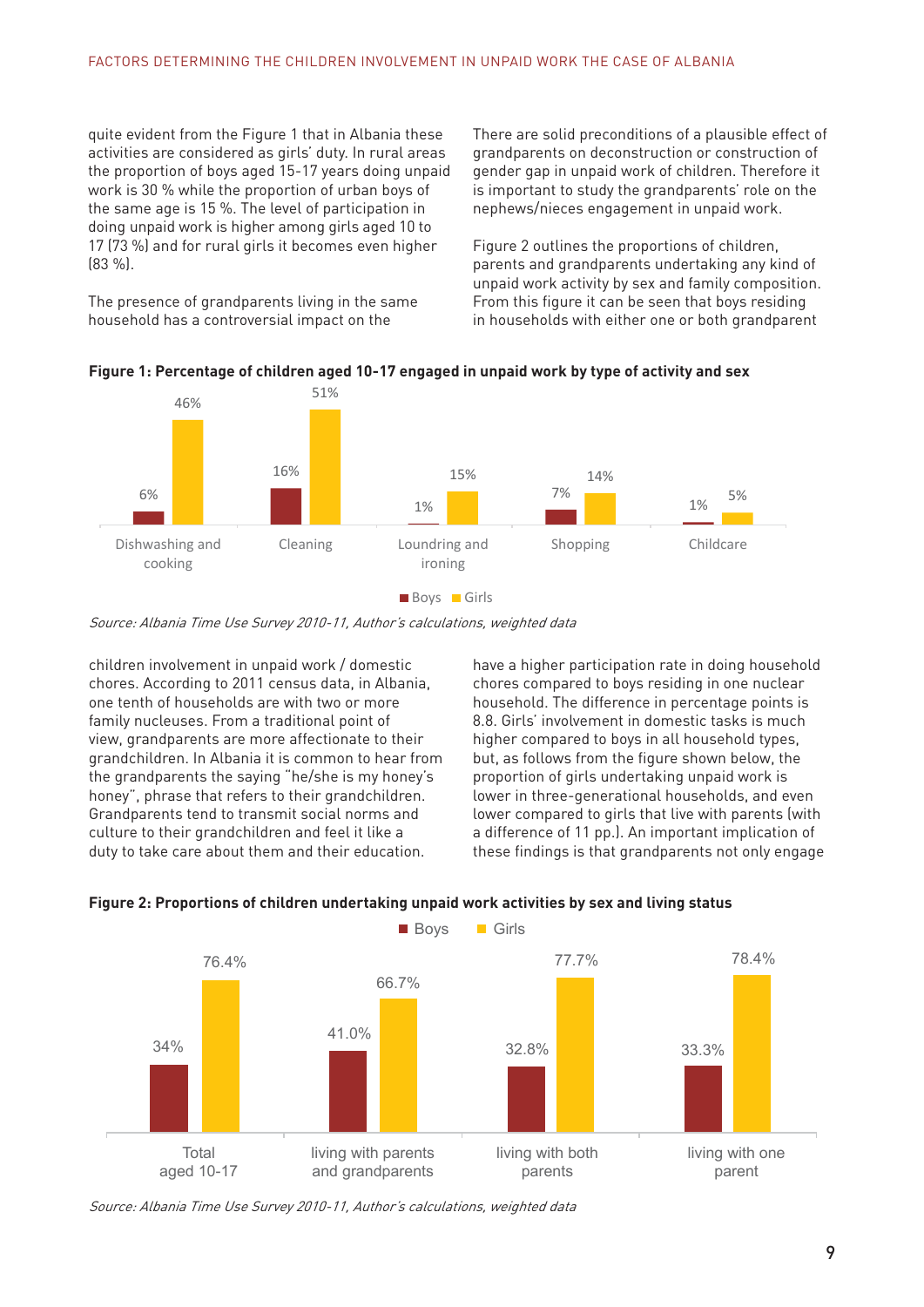themselves in undertaking household chores, but play an important role for stimulating gender equity in unpaid work division within the household. The average time spent on any unpaid work activity depends on the proportion of people who engage in that activity and the amount of time those individuals spend on the activities. Table 2 summarizes the average time spent on an average day in unpaid work activities by sex and type of household. Gender differences remain significantly high among all generations, even though not in the same amount.

The presence of grandparents in the two or more family nuclei induces a higher participation of boys in household works but still the division of unpaid work in Albania is far way of an egalitarian one (Figure 3).

The participation of fathers in household work is also lower in households with two or more nuclei compared to fathers in nuclear households.

The same holds for girls, who are being less involved in unpaid work if co-residing with grandparents. The lower participation in unpaid work of both fathers and girls in households with two or more nuclei is affected by the involvement of grandparents in doing unpaid work.

The analysis presented hitherto quantifies the time spent and percentage of unpaid work doers. In the next section the analysis is extended by putting emphasise to the potential factors that influence children involvement in unpaid work.

|                     | Sex   | Nuclear household | Two or more family nuclei<br>in hours and minutes | <b>Total</b> |
|---------------------|-------|-------------------|---------------------------------------------------|--------------|
| Children            | boys  | 00:31             | 00:29                                             | 00:31        |
|                     | girls | 02:27             | 02:31                                             | 02:28        |
| <b>Parents</b>      | men   | 00:51             | 00:28                                             | 00:47        |
|                     | women | 06:44             | 06:26                                             | 06:41        |
| <b>Grandparents</b> | men   | $\cdots$          | 00:44                                             | 00:44        |
|                     | women | $\cdots$          | 02:51                                             | 02:51        |
| <b>Total</b>        | men   | 00:41             | 00:31                                             | 00:39        |
|                     | women | 05:02             | 04:10                                             | 04:50        |

#### **Table 2: Average time spent on an average day in unpaid work by sex and household composition**

Source: Albania Time Use Survey 2010-11, Author's calculations, weighted data



#### **Figure 3: Proportions undertaking unpaid work activity by sex and family composition**

Source: Albania Time Use Survey 2010-11, Author's calculations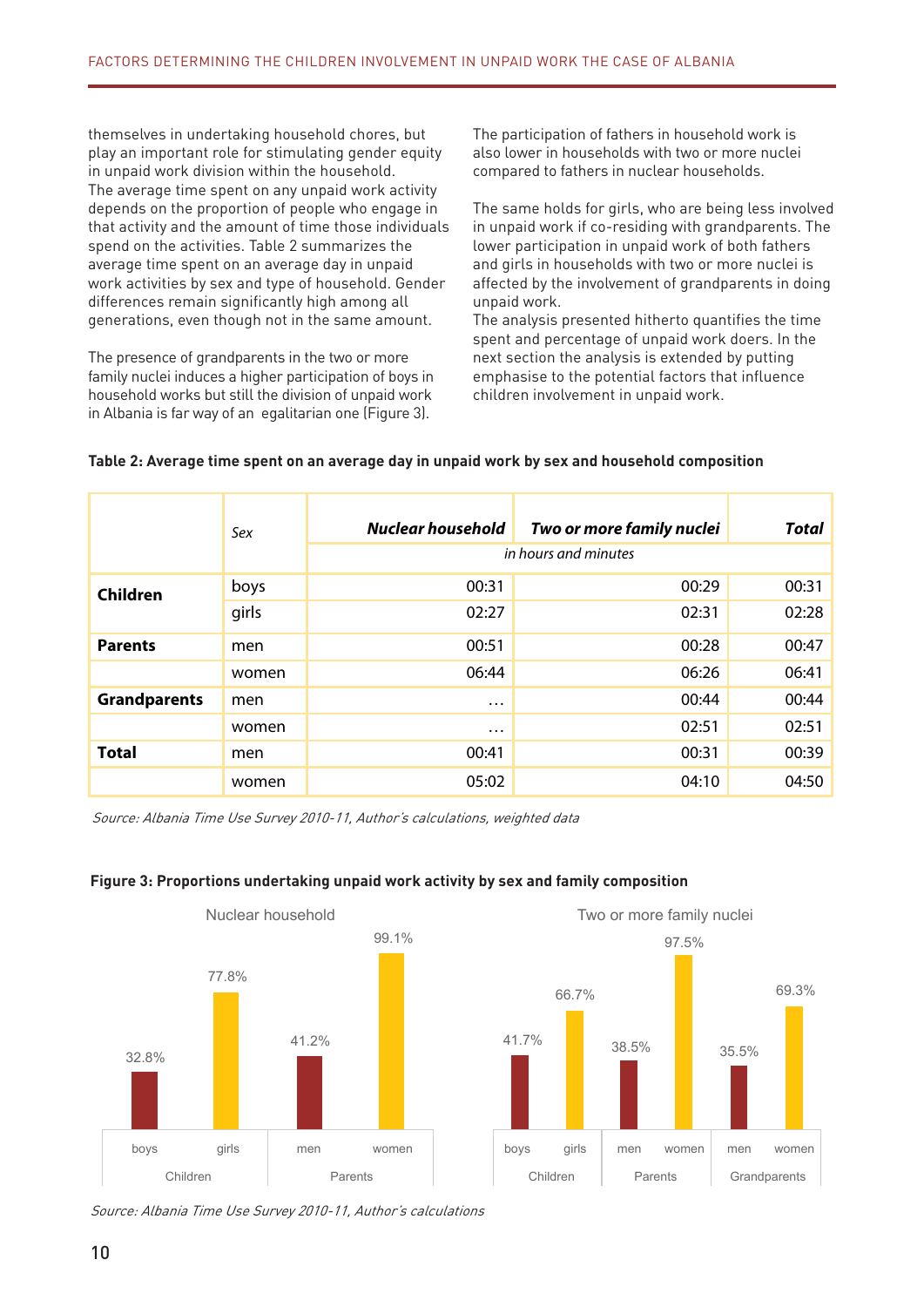## **4. MODEL SPECIFICATION**

The empirical analysis is based on 2010-11 Albanian Time Use Survey (ATUS). The 2010-11 ATUS is based on a representative probability sample of 2,250 households. The survey covers the Albanian population 10 years and older. Each household member aged 10 years and over was asked to fill in the individual questionnaire and two time diaries. The information on time use was collected by means of a fixed interval (10 minutes) time diary in which the respondents themselves recorded their time use for two randomly designated diary days.

For the analysis presented in this article we use data for children aged 10-17, their parents as well grandparents. The household composition is grouped in two broad categories: (1) nuclear household that is defined as a household consisting entirely of a single family nucleus (both parents with child/children or single mother/father with child/ children); and (2) two or more nuclei related to each other (children living with parents, either both or one of them, and with either both grandparents or one of them). These restrictions yield a sample of 954 children, 1,200 parents and 95 grandparents. Unpaid work or household and family care activities throughout this paper refer to the main activity and include food preparation, dish washing, household upkeep, gardening, shopping, childcare, adult care and other related activities.

Included in analysis are some variables that might influence the gender role division regarding to household chores. The literature on gender division of housework demonstrates that the activity status of parents influences the engagement of children in unpaid work activities and has a significant impact on the gender roles formation. In this article the activity status of parents is categorised in four broad categories: both parents are employed; both parents are not in employment; father is employed, mother not in employment; and mother is employed, father not in employment.

Another instrumental variable used in analysis relates to the number of siblings. This variable is grouped in two categories taking value 1 if the child has older sibling/s above the age ten, and value 0 if the child has younger sibling/s less than 10 years old.

We estimate a logit model to explore what determines the gender role division of unpaid work among children. For given vector of p independent variables, the logit of the multiple logistic regression is given by the equation:

$$
g(x) = \beta_0 + \beta_1 x_1 + \dots + \sum_{j=1}^{k_{j-1}} \beta_{jl} D_{jl} + \beta_p x_p
$$

the logistic regression model is:

$$
Pr(child_{uw}=1)=\pi(x)=\frac{e^{g(x)}}{1+e^{g(x)}}
$$
 where

$$
g(x) = \beta_0 + \beta_1 Sex + \beta_2AGE + \beta_3 siblings
$$
  
+  $\beta_4 Father_{uw} + \beta_5 GrandPath_{uw}$   
+  $\beta_6 GrandMoth_{uw} + \beta_7 Path_{empl}$   
+  $\beta_8 Parents_{NE} + \beta_9 Moth_{empl}$   
+  $\beta_{10} nucleus_{Both parents} + \beta_{11} nucleus_{one parent}$ 

 $+ \beta_{12}$ settlement +  $\beta_{13}$ day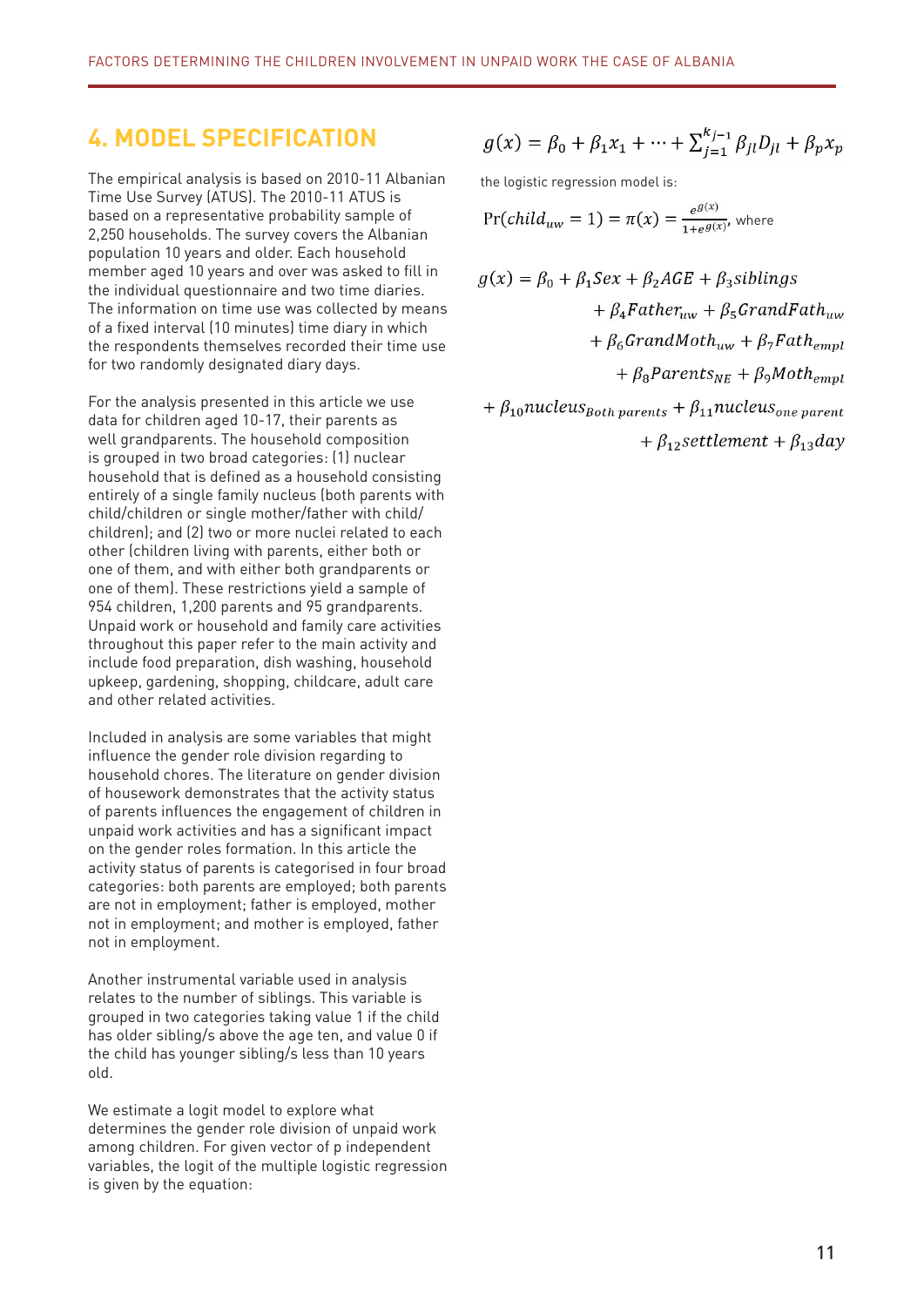| <b>Variables</b>                             | <b>Description</b>                                             | Coding                                                                                                                                           |
|----------------------------------------------|----------------------------------------------------------------|--------------------------------------------------------------------------------------------------------------------------------------------------|
| Child <sub>uw</sub><br>(outcome<br>variable) | Child participation in unpaid<br>work activities               | 0 - not participates<br>1 - participates                                                                                                         |
| Sex                                          | Child gender                                                   | $0 - male$<br>1 - female                                                                                                                         |
| Age                                          | Age of respondent                                              |                                                                                                                                                  |
| <b>Siblings</b>                              | Presence of siblings                                           | 0 - Has younger sibling/s less than 10 years old<br>1 - has older sibling/s above the age ten                                                    |
| <b>Father</b>                                | Father participation in unpaid<br>work activities              | 0 - does not participate<br>1 - participates                                                                                                     |
| GrandFath <sub>uw</sub>                      | Grandfather participation in<br>unpaid work activities         | 0 - does not participate<br>1 - participates                                                                                                     |
| GranfMoth <sub>uw</sub>                      | Grandmother participation in<br>unpaid work activities         | 0 - does not participate<br>1 - participates                                                                                                     |
| <b>Father</b> <sub>empl</sub>                | Father is in employment, while<br>mother is not in employment  | 1 - Father employed, mother not in employment<br>0 - Otherwise                                                                                   |
| <b>Parents</b> <sub>NF</sub>                 | Both parents are not in<br>employment                          | 1 - Both parents are not in employment<br>0 - Otherwise                                                                                          |
| <b>Mother</b> <sub>empl</sub>                | Mother is in employment, while<br>father is not in employment  | 1 - Mother employed, father not in employment<br>0 - Otherwise                                                                                   |
| nucleus Both parents                         | A single family nucleus (children<br>live with both parents)   | 1 - live with both parents (single family nucleus)<br>0 - otherwise                                                                              |
| nucleus <sub>one parent</sub>                | A single family nucleus (children<br>live with one of parents) | 1 - live with one parent (single family nucleus)<br>0 - otherwise (two or more family nuclei, or in<br>a single family nucleus with both parents |
| settlement                                   | Settlement area                                                | 1 - urban area<br>2 - rural area                                                                                                                 |
| day                                          | Type of day                                                    | 1 - weekday<br>2 - weekend day                                                                                                                   |

## **5. EMPIRICAL RESULTS**

Table 4 shows the results of the estimated odds ratios of the logit model that explains the probability of children involvement in any kind of unpaid work. The descriptive analysis showed the gender gap in children involvement in unpaid work and this is confirmed by the logit model estimates which tell us that girls involve significantly in household work. The probability that a girl participates in doing household chores is 7.4 times higher than the one of a boy. The division of unpaid work activities is strongly gendered and skewed.

Having siblings is considered a significant factor influencing involvement of children in unpaid work (Solaz and Wolf, 2015). Alvares and Miles, (2008) argue that the presence of siblings could also affect to the transmission of gender roles. The results of the estimated logit model indicate that the likelihood of involvement in household chores is lower for a child who has older siblings of age ten and above than of a child who has younger siblings aged ten years or less. Usually older siblings take care about their younger siblings.

Most of empirical studies indicate a statistically significant impact of participation of fathers in housework activities (Gimenez-Nadal, Molina and Zhu, 2014). Estimated results show that in the participation of fathers in doing unpaid work has a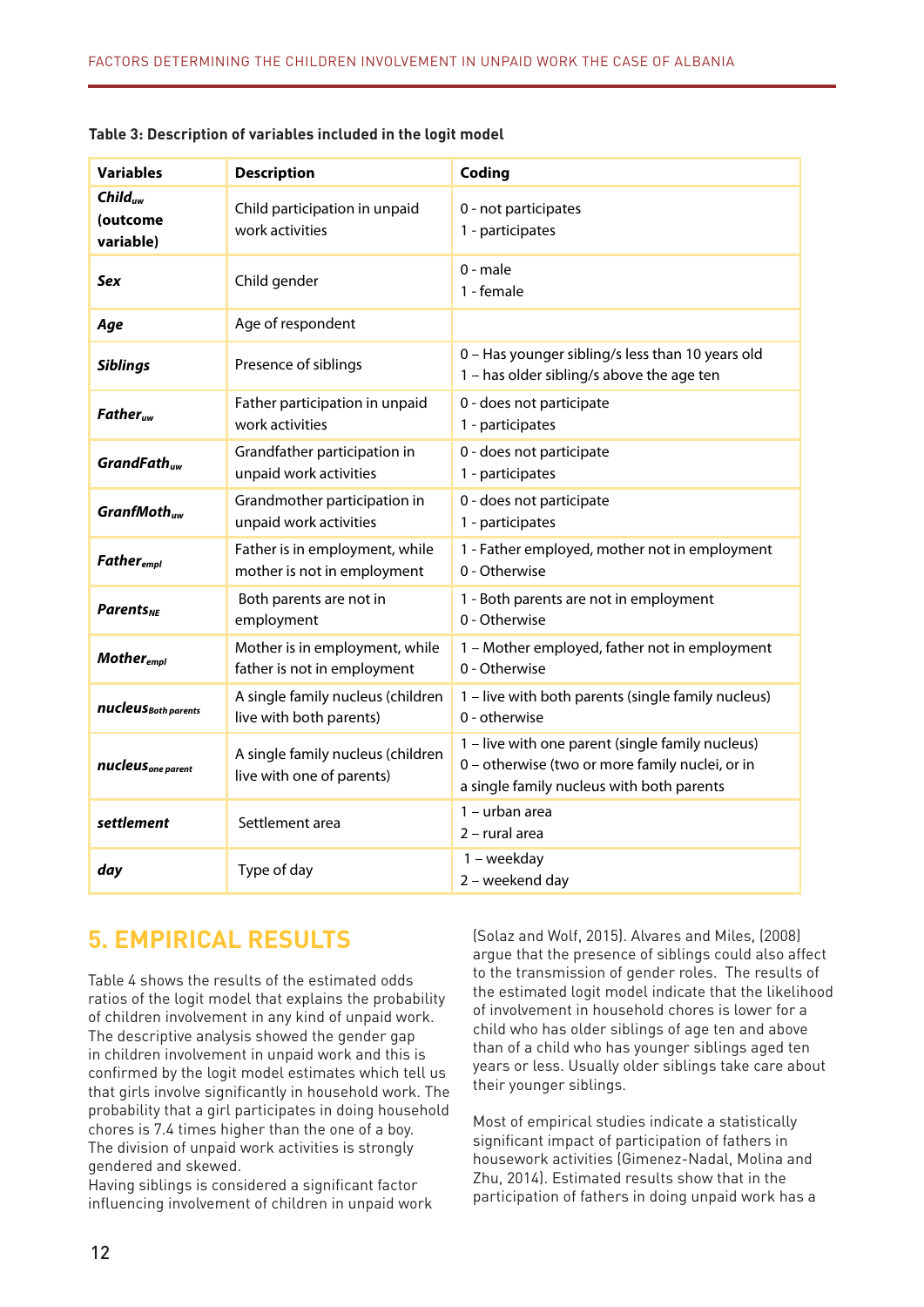| Table 4: Estimated odds ratios for children participation in unpaid work activities |  |  |
|-------------------------------------------------------------------------------------|--|--|
|-------------------------------------------------------------------------------------|--|--|

| <b>Variables</b>                                                           | <b>Odd ratios</b> | <b>Standard error</b><br>(Bootstrap) | P > z |
|----------------------------------------------------------------------------|-------------------|--------------------------------------|-------|
| <b>Sex</b>                                                                 |                   |                                      |       |
| <b>Ref. categ: Boys</b>                                                    | 7.382*            | 0.926                                | 0.000 |
| Age                                                                        | $1.116*$          | 0.030                                | 0.000 |
| <b>Siblings</b><br>Ref. categ: Has younger sibling/s less                  |                   |                                      |       |
| than 10 years old                                                          | $0.644*$          | 0.066                                | 0.000 |
| $Father_{uw}$                                                              | $1.420*$          | 0.168                                | 0.003 |
| GrandFath <sub>uw</sub>                                                    | 2.175             | 0.982                                | 0.085 |
| $GrantMothuw$                                                              | 0.792             | 0.282                                | 0.512 |
| <b>Father</b> <sub>empl</sub><br>Ref. categ: Both parents in<br>employment | $0.725*$          | 0.089                                | 0.009 |
| <b>Parents</b> <sub>NE</sub><br>Ref. categ: Both parents in<br>employment  | 0.805             | 0.153                                | 0.253 |
| <b>Mother</b> <sub>empl</sub><br>Ref. categ: Both parents in<br>employment | 1.083             | 0.273                                | 0.753 |
| nucleus Both parents<br>Ref. categ: two or more family nuclei              | 1.027             | 0.251                                | 0.914 |
| nucleus <sub>one parent</sub><br>Ref. categ: two or more family nuclei     | 1.234             | 0.414                                | 0.531 |
| <b>Settlement</b><br>Ref. categ: Urban area                                | $1.913*$          | 0.187                                | 0.000 |
| <b>Day</b><br>Ref. categ: weekday                                          | $1.688*$          | 0.176                                | 0.000 |
| <b>Constant</b>                                                            | 0.070             | 0.031                                | 0.000 |

Number of obs = 1764 Wald chi2(12) = 492.58, Log likelihood = -991.315 Prob  $>$  chi2 = 0.0000 Pseudo R2 = 0.1816  $*_{p= 0.05}$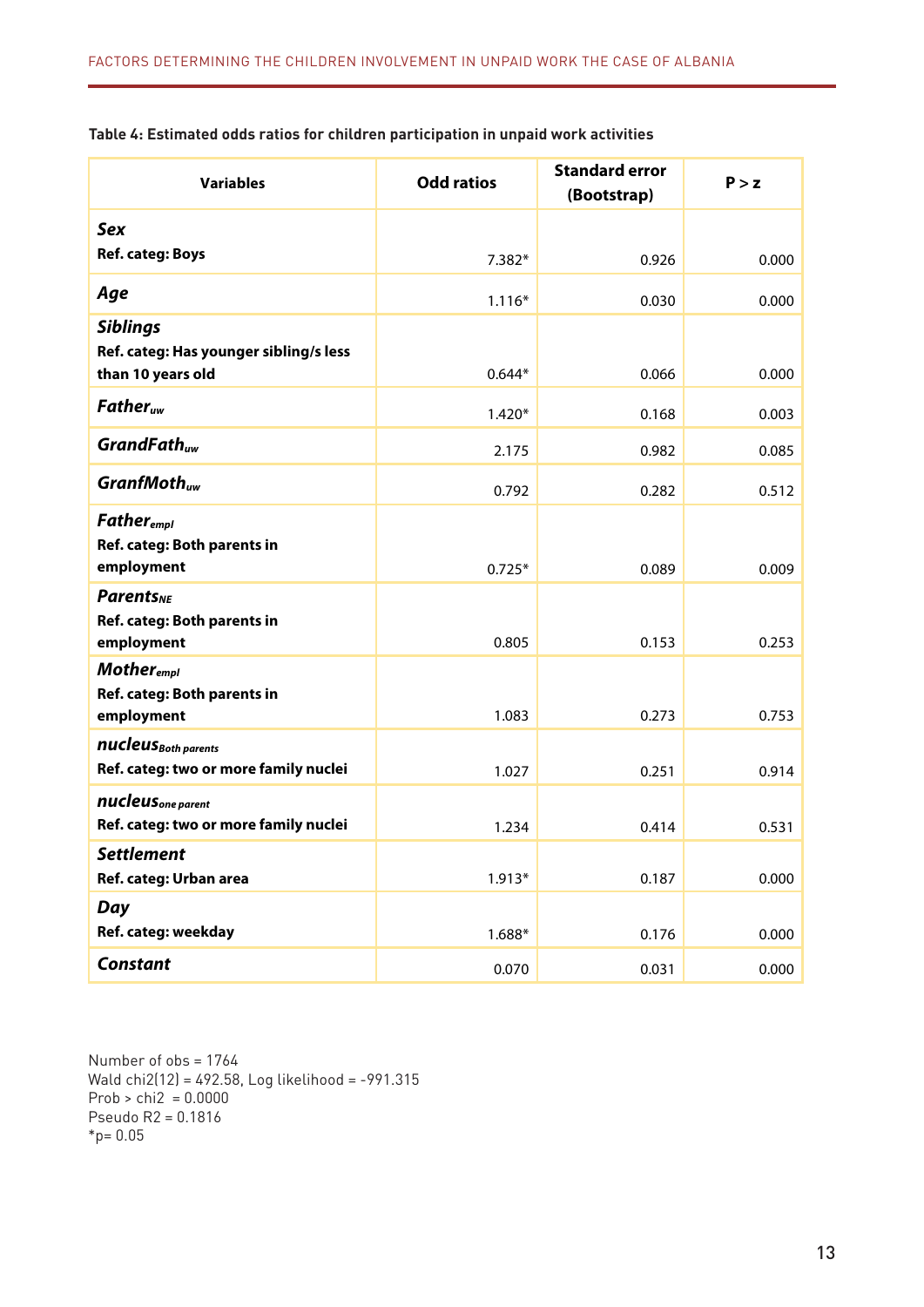statistically significant positive effect on children involvement in doing household work. Thus, the likelihood of participation in unpaid work is 1.4 timed higher for a child whose father does any unpaid work at home. This finding supports the hypothesis on parental role model and intergenerational transmission (Sevilla, Gimenez-Nadal, and Fernandes, 2010), where the father's participation in unpaid work affects the transmission of gender roles.

Conforming to the evidence provided in section 3, age has the expected positive effect on children participation in unpaid work and is statistically significant. Children are more engaged in unpaid work activities as they grow up. Considering the economic activity status of parents, the likelihood of children participation in unpaid work decreases for children whose fathers are in employment and mothers are not.

The results provide evidence on the insignificant relationship between grandparents' participation in unpaid work and children participation. The possible limitations of this finding might be related to the observed number of the households with two or more nuclei, and the fact that there is a higher proportion of single family nucleus.

The estimates in Table 4 reveal that the likelihood of participation in any unpaid work is twice times higher for a child of the rural area compared to a child of the urban area. The likelihood that children do engage in household chores is higher in weekend days.

# **6. CONCLUSIONS**

This article studied the determinants of gendered division of unpaid work among children in Albania, using TUS data and estimating a logit model. Gender inequalities in unpaid work division begin at very young ages, while the empirical analysis shows that the presence of grandparents in gender role formation related to unpaid work activities encourages a higher participation of boys in household works. But despite this, the division of unpaid work in Albania is far way of an egalitarian one.

Comparing boys' and girls' participation rates in household chores it is clearly proved that in Albania these activities are considered as girls' duty. The division of unpaid work activities is strongly gendered and skewed. The probability that a girl participates in doing household chores is 7.4 times higher than the one of a boy.

The participation of fathers in doing unpaid work has a statistically significant positive effect on children involvement in doing household work. Thus, the likelihood of participation in unpaid work is 1.4 timed higher for a child whose father does any unpaid work at home.

The settlement area is another factor that has a statistically significant positive impact on children involvement in unpaid work activities. Thus, the likelihood of engaging in household chores is higher for a child who lives in rural area compared to a child living in urban area.

Type of day determines children participation in unpaid work, with a higher likelihood if is weekend day.